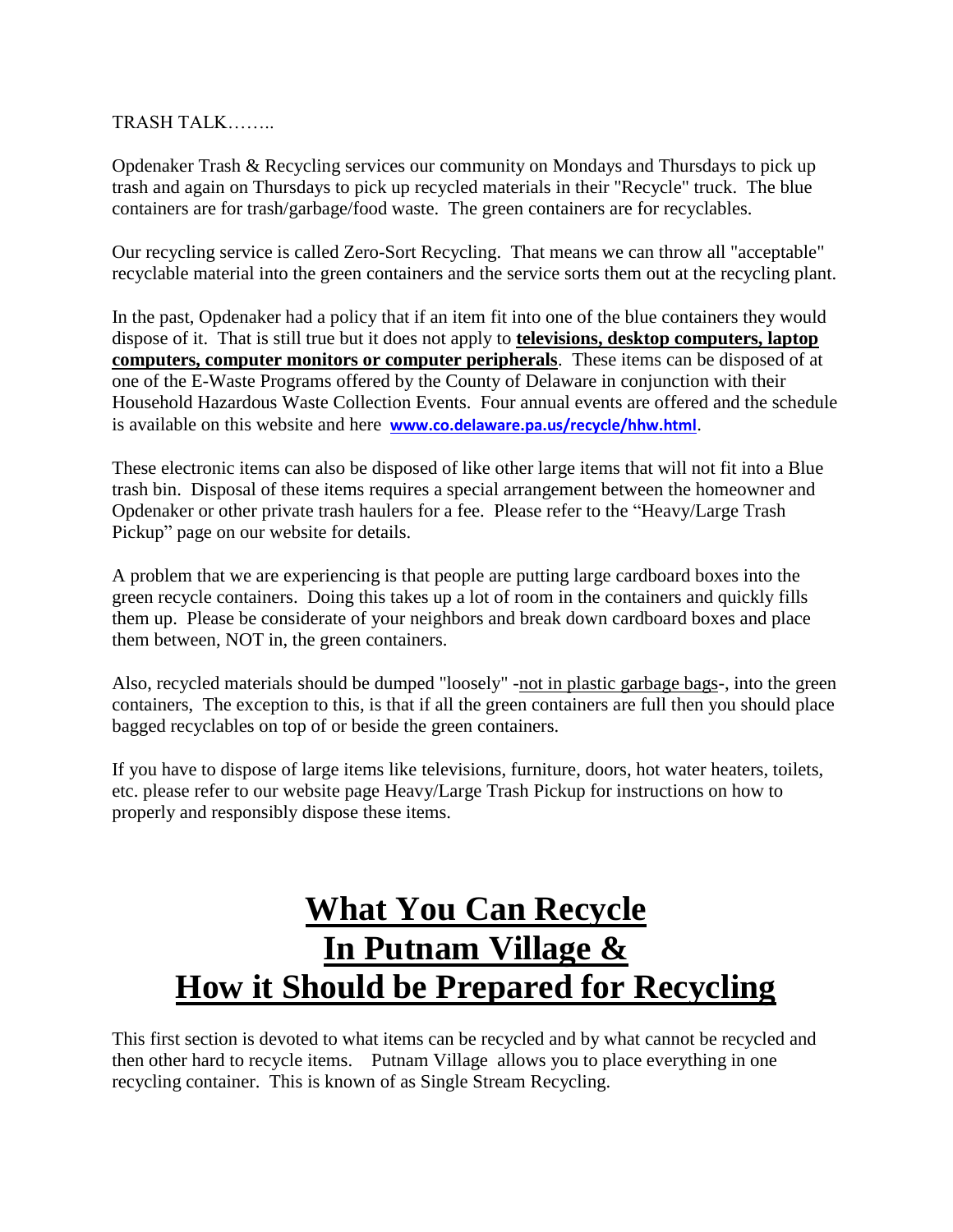## **Aluminum**

*Recyclable* – All aluminum beer and soda cans are presently accepted at participating curbside and drop off locations.

*Non-recyclable* – Aluminum trays, pie tins, ice cube trays, aluminum siding, storm doors, windows and gutters, lawn furniture are currently not accepted.

*Hint* – If a magnet does not stick to the side of the can, it's made from aluminum.

## **Bimetallic Cans**

*Recyclable* – Soup, tuna, and cat food cans just to name a few can be recycled.

*Hint* – If a magnet sticks to the side of the can it's a bimetallic can.

## **Glass**

*Recyclable* – Glass containers (clear, amber or brown, and green)

*Non-recyclable*– Milk white glass, pottery, plate glass, mirrors, light bulbs, fluorescent bulbs, crystal, ceramics, plate glass.

*How to Prepare for recycling* – Rinse all bottles and jars. Labels can stay on. Always remove metal caps.

# **Paper**

*Recyclable* – Newsprint, office paper, junk mail, catalogs, magazines

*Non-recyclable*– Waxed or plastic coated paper

*How to Prepare for recycling* – Keep clean and dry. No need to remove cellophane window.. You can mix paper with other recyclables in one container.

# **Cardboard**

*Recyclable* – Shipping boxes, food preparation boxes such as cereal, crackers and packing cardboard, toilet paper rolls, paper towel rolls.

*Non-Recyclable* – Wax coated boxes; e.g. boxes holding produce.

*How to Prepare for recycling* – For small boxes, just crush them. For larger cardboard boxes, break them down so they are flat. Place them between the green containers not in them.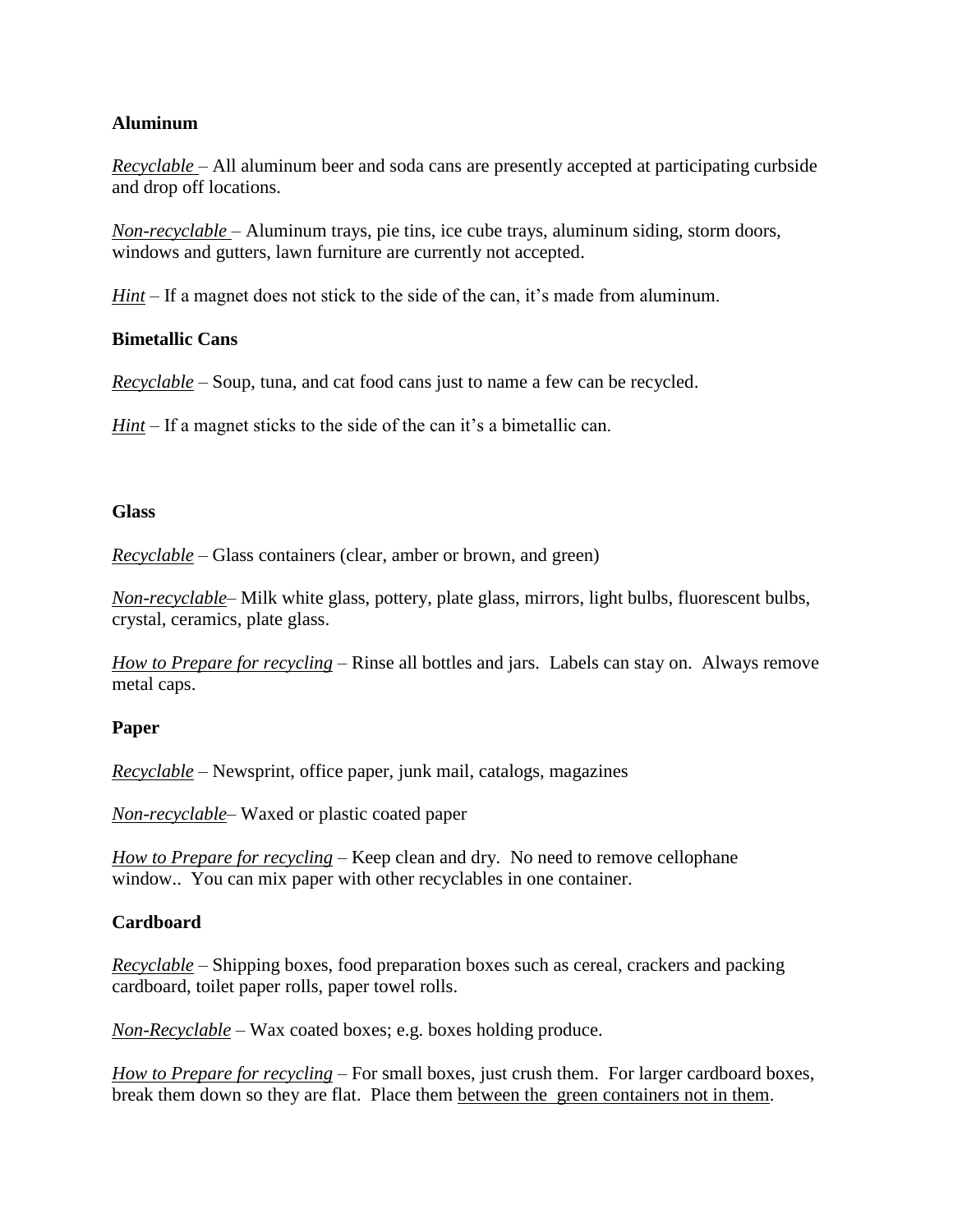## **Plastic**

*Recyclable* – Plastic containers marked with a triangle on bottom #1 & #2, #4, #5 and #7.

*Non-Recyclable*– Plastic Shopping Bags are not accepted in any curbside recycling program. However, they can be recycled at your local supermarket. Look for a bin right inside their door. You can also recycle dry cleaners and circular bags. Plastic containers marked with a #3 or #6 are NOT recyclable at this time.

*How to Prepare for recycling* – Rinse all containers, labels can stay. Remove all lids. This will allow for plastic to be crushed as the first step in its recycling process.

## **Just a reminder:**

**The following items SHOULD NOT be placed in your recycling container:**

- **Scrap Metal**
- **Plastic Bags**
- **Plastic lids & caps**
- **Plastic 6 pack holders**
- **Needles or syringes**
- **Window panes, mirrors, ceramics & Pyrex dishware**
- **Paint, pesticides, oil & cleansers**
- **Stickers or address label sheet waste**
- **Waxed paper or waxed cardboard**
- **Styrofoam or paper-to-go containers**
- **Plastic toys**
- **Furniture**
- **Gadgets**
- **Organic material and food waste**
- **Plastic containers marked with a #3 or #6**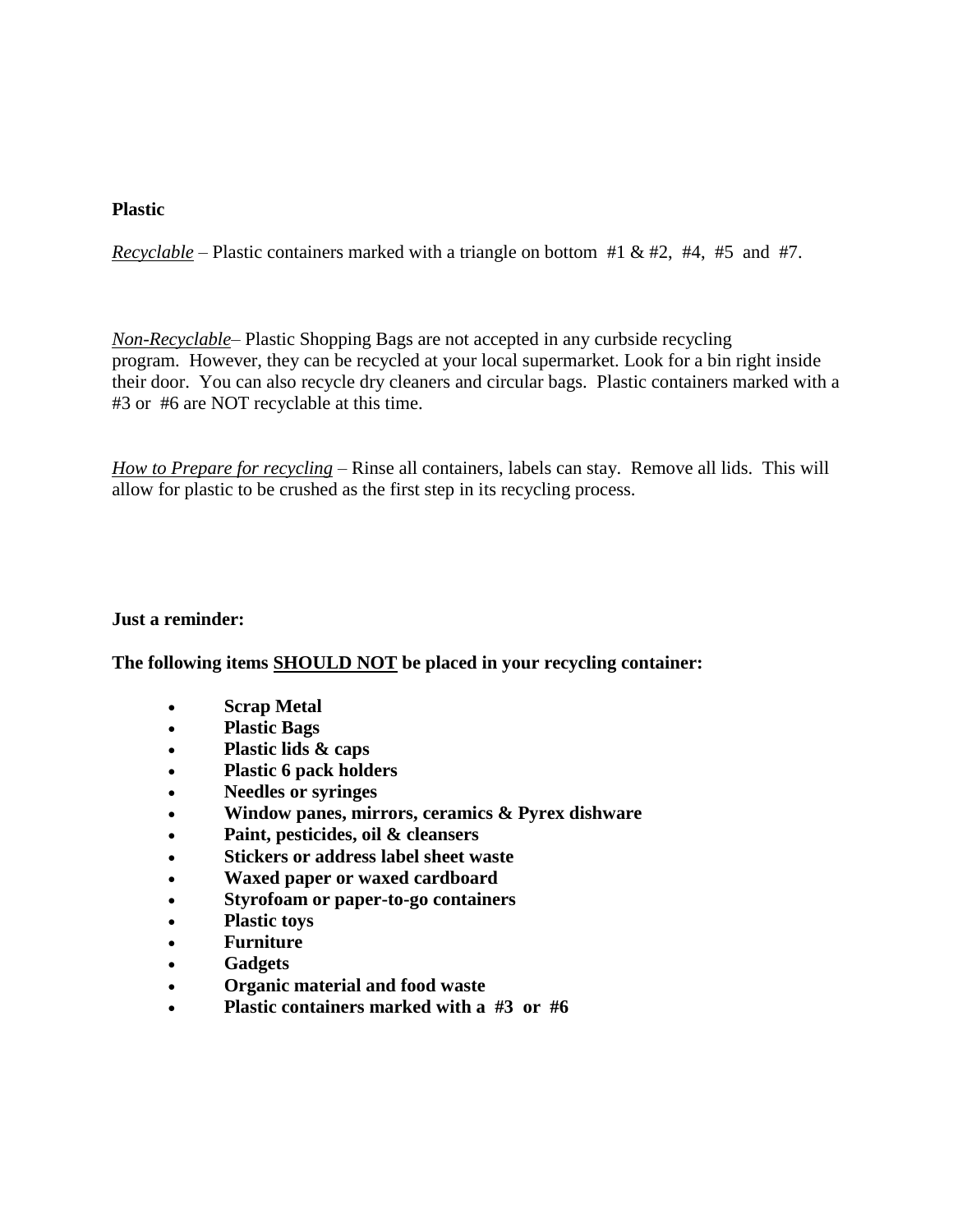# **Listed below are some items you can recycle nearby:**

## **Batteries – NiCad, Lithium, Button and Rechargeable**

Home Depot, Lowe's, Radio Shacks, Office Depot, Pep Boys and Verizon Wireless. If you a business that generates a large amount of these types of batteries, request a free postage paid box from **[www.rbrc.org](http://www.rbrc.org/)**

## **Compact Fluorescent Light Bulbs (CFLs)**

CFLs can be recycled at any Home Depot or Lowe's. Look for their container either near their front door or Customer Returns Counter.

# **E-Waste**

Best Buy and Goodwill Industries will accept up to three computers and/or portable TVs 32" or less each day for recycling. Staples accepts Dell computers at no charge.

Best Buy will accept DVD players, home and car audio systems, MP3 players, I-pods, cell phones, corded and cordless telephones, remotes, chargers, headphones, CD players/recorders, turntables, speakers, boom boxes, GPSs, radar detectors, security systems, scanners, digital cameras, modems/routers/hubs, gaming systems, radios, recorders, shredders, vacuums, digital cameras and camcorders, cords and cables, CDs and DVDs.

They also allow you to Trade In your gently used electronics for a gift card. To determine if your item qualifies and what value you can expect to receive, visit **[www.bestbuy.com](http://www.bestbuy.com/)**

Wal-Mart also had a Trade In Program for gently used electronics. To determine if your item qualifies and what value you can expect to receive, visit **[www.walmart.gazelle.com](http://www.walmart.gazelle.com/)**

Computers, TVs and small e-waste that does not contain Freon (items mentioned above) are accepted at three of our four HHW Events as well as at our Electronic Friday Recycling Event, see **[www.co.delaware.pa.us/recycle/hhw.html](http://www.co.delaware.pa.us/recycle/hhw.html)** .

## **Plastic Pots**

Seasonally, Lowe's accepts those black plastic pots plants and shrubs come in.

# **Plastic Shopping Bags**

Most food stores have a container inside their front door as does Kohl's and Boscov's. You can also place dry cleaner's and circular plastic bags in these containers.

## **Recycling Kiosks**

Many department store chains offer Recycling Kiosks inside their front door or near their